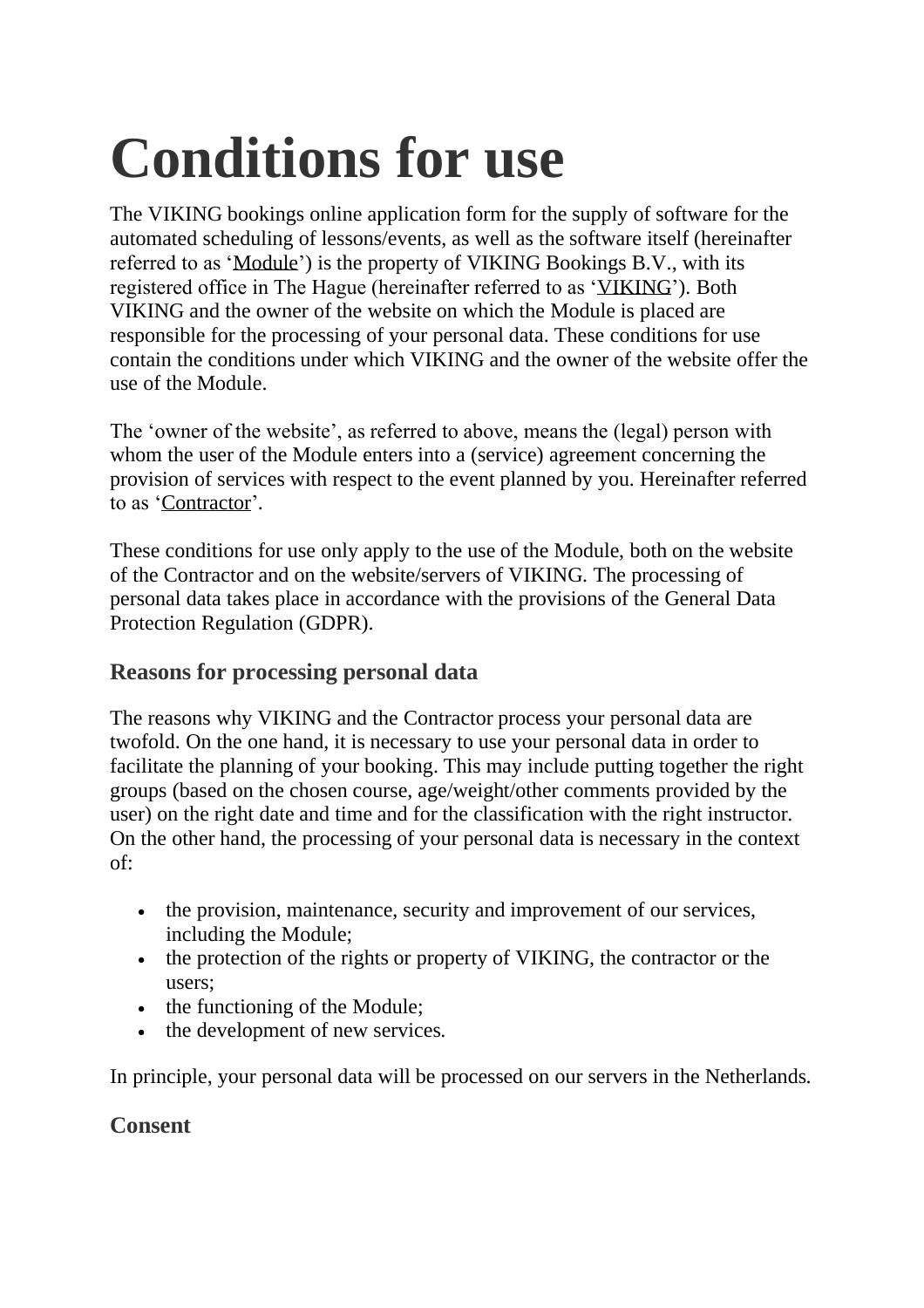By using the Module and related services, you expressly consent to the collection, use, disclosure, sharing and storage by VIKING and the Contractor of your personal data, as described in these conditions for use, the privacy statement of VIKING and that of the Contractor, and the general terms and conditions of VIKING and those of the Contractor, which are applicable in full for the use of the Module. You give your consent by clicking on a button or by ticking an empty box in which you agree to the said conditions.

### **Your rights**

The manner in which VIKING or the Contractor handles your personal data can be read in detail in the privacy statement of the relevant party.

Without your permission, VIKING and the Contractor will not provide any personal data to third parties. You can request access to the information we collect about you at any time or have it corrected or deleted. To do this, you can send an email stating your name and address to info@vikingbookings.com.

#### **Data security**

We protect your data with technical and administrative security measures to minimize the risk of loss, misuse, unauthorized access, disclosure and alteration. These measures include firewalls, data encryption, and physical and administrative access controls to the data and servers.

## **Visiting details**

The websites of the Contractor and VIKING also contain general visiting details. The purpose of this is, among other things, to improve the layout of the Website, so that VIKING can further optimise its services.

## **Confidentiality**

VIKING and the Contractor and those who have access to the personal data on the instructions of VIKING and/or the Contractor are obliged to keep the personal data to which they have gained access confidential, except to the extent that they are obliged by law or regulations to disclose such data.

## **Cookies**

When offering their electronic services, VIKING and the Contractor make use of 'cookies'. Cookies are small amounts of information that a server sends to the browser with the intention that this information will be sent back to the server on a subsequent visit. This information may include (but is not limited to) IP addresses, browser type and information such as language, date and time.